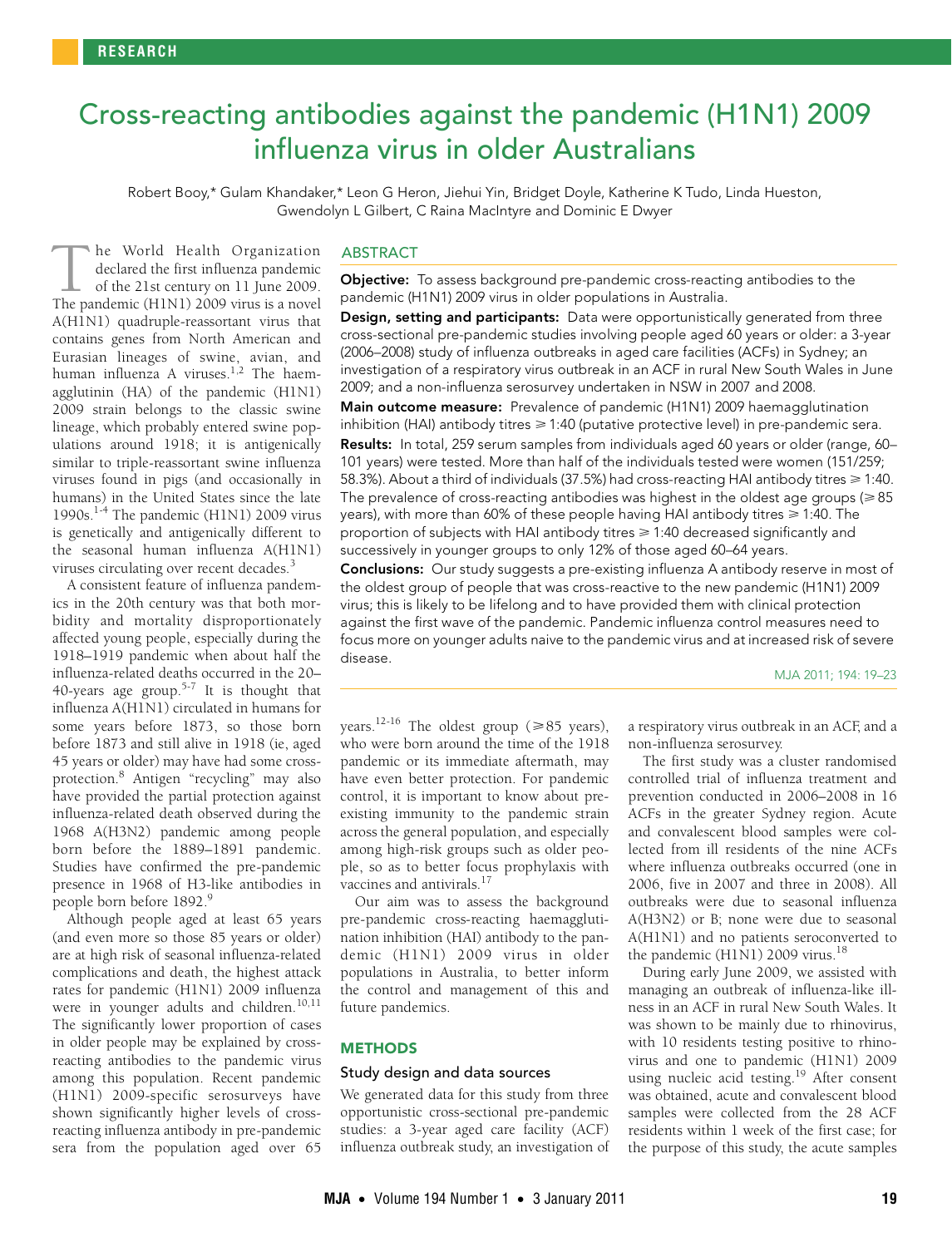were classified as pre-pandemic (in any case, only one patient seroconverted).

Stored pre-pandemic serum samples from 107 NSW residents aged over 65 years, which had been submitted for non-influenza serological testing during 2007 and 2008, were tested for pandemic (H1N1) 2009-specific antibodies as part of a pandemic serosurvey funded by the NSW Department of Health.

#### Ethics approval

For the 2006–2008 study, serum samples were collected after approval was granted by the human research ethics committees of the Children's Hospital at Westmead, Sydney West Area Health Service and the University of Sydney. The 2009 outbreak investigation was conducted as an urgent public health intervention on behalf of the NSW Department of Health. The testing of diagnostic samples from the NSW non-influenza serosurvey, which would otherwise have been discarded, was approved for pandemic (H1N1) 2009 serosurveillance by the Sydney West Area Health Service Human Research Ethics Committee.

#### Haemagglutination inhibition assay

A pandemic (H1N1) 2009-specific HAI assay was performed using a gamma-irradiated preparation of influenza A/California/ 07/2009 virus.<sup>20</sup> We have no evidence that gamma irradiation affects the estimation of antibody levels.

Briefly, serum specimens were treated with receptor-destroying enzyme to remove inhibitors, diluted 1:10, and heat inactivated. Serial doubling dilutions (and appropriate controls) were reacted with antigen in a microtitre tray before a 1% v/v suspension of human group O red blood cells was added. Endpoints were read by two independent operators as the last dilution showing complete inhibition of haemagglutination after 1–2 hours. For the purpose of this study, titres  $\geq 1:40$  were considered to reduce the risk of clinical infection with pandemic (H1N1) 2009 influenza by  $50\%$ <sup>21</sup> All testing was performed in a single laboratory.

#### Statistical analysis

We calculated the prevalence of cross-reacting antibody titres  $\geq 1:40$  in pre-pandemic sera. Results were analysed by standard 5 year age groups (60–64, 65–69, 70–74, 75– 79, 80–84, 85–89 and  $\geq 90$  years; by age at time of serum sample collection) and also by

#### 1 Frequency of cross-reacting antibodies to the pandemic (H1N1) 2009 influenza virus, by age group

|                                                                                                                                                                                                                                                                                                                                   |                       | Number of serum samples* |                                      |                |                    |
|-----------------------------------------------------------------------------------------------------------------------------------------------------------------------------------------------------------------------------------------------------------------------------------------------------------------------------------|-----------------------|--------------------------|--------------------------------------|----------------|--------------------|
| Age group (years)                                                                                                                                                                                                                                                                                                                 | HAI antibody<br>titre | 2006-2008<br>ACF study   | <b>ACF</b> outbreak<br>investigation | Serosurvey     | Total <sup>†</sup> |
| $\geqslant 90$                                                                                                                                                                                                                                                                                                                    | $\geq 1:40$           | 20                       | 3                                    | 1              | 24 (69%)           |
|                                                                                                                                                                                                                                                                                                                                   | < 1:40                | 8                        | 3                                    | 0              | 11 (31%)           |
| $85 - 89$                                                                                                                                                                                                                                                                                                                         | $\ge 1:40$            | 17                       | 6                                    | 3              | 26 (57%)           |
|                                                                                                                                                                                                                                                                                                                                   | < 1:40                | 12                       | 3                                    | 5              | 20 (43%)           |
| $80 - 84$                                                                                                                                                                                                                                                                                                                         | $\geq 1:40$           | 10                       | $\Omega$                             | 8              | 18 (35%)           |
|                                                                                                                                                                                                                                                                                                                                   | < 1:40                | 19                       | 6                                    | 8              | 33 (65%)           |
| $75 - 79$                                                                                                                                                                                                                                                                                                                         | $\ge 1:40$            | $\overline{3}$           | $\Omega$                             | $\overline{7}$ | 10 (27%)           |
|                                                                                                                                                                                                                                                                                                                                   | < 1:40                | 11                       | 3                                    | 13             | 27 (73%)           |
| $70 - 74$                                                                                                                                                                                                                                                                                                                         | $\ge 1:40$            | 5                        | $\Omega$                             | 8              | 13 (34%)           |
|                                                                                                                                                                                                                                                                                                                                   | < 1:40                | 6                        | $\Omega$                             | 19             | 25 (66%)           |
| $65 - 69$                                                                                                                                                                                                                                                                                                                         | ≥ 1:40                | $\Omega$                 | $\Omega$                             | 3              | 3(11%)             |
|                                                                                                                                                                                                                                                                                                                                   | < 1:40                | 3                        | 3                                    | 18             | 24 (89%)           |
| $60 - 64$                                                                                                                                                                                                                                                                                                                         | $\geq 1:40$           | 1                        | $\Omega$                             | $\overline{2}$ | 3(12%)             |
|                                                                                                                                                                                                                                                                                                                                   | < 1:40                | 9                        |                                      | 12             | 22 (88%)           |
| Total                                                                                                                                                                                                                                                                                                                             |                       | 124                      | 28                                   | 107            | 259                |
| $\chi^2$ for linear trend (P)<br>$\mathbf{1}$ and $\mathbf{1}$ and $\mathbf{1}$ and $\mathbf{1}$ and $\mathbf{1}$ and $\mathbf{1}$ and $\mathbf{1}$ and $\mathbf{1}$ and $\mathbf{1}$ and $\mathbf{1}$ and $\mathbf{1}$ and $\mathbf{1}$ and $\mathbf{1}$ and $\mathbf{1}$ and $\mathbf{1}$ and $\mathbf{1}$ and $\mathbf{1}$ and |                       | $16.6 \le 0.001$         | 6.1(0.01)                            | 7.6 (0.006)    | $33.2 \le 0.001$   |

HAI = haemagglutination inhibition. ACF = aged care facility. \* 11 samples collected in 2006, 68 samples in 2007, 152 samples in 2008, and 28 samples in 2009. † Percentages are of total in each age group.

birth year. We performed  $\chi^2$  analysis for trend on the different sample groups to see whether there was any significant trend across age groups. We also calculated the geometric mean titre (GMT) of antibody by birth year. A *P* value < 0.05 was considered statistically significant.

# RESULTS

In total, 259 serum samples from individuals aged 60 years or older (range, 60–101 years) were tested (Box 1). Overall, the proportion of individuals with cross-reacting antibody titres  $\geq 1:40$  was 37.5% (97/ 259; 95% CI, 31.6%–43.3%). Respectively, the proportions with cross-reacting antibody titres of  $< 1:10, 1:10, 1:20, 1:40$  and  $\ge 1:80$ were 23.9% (95% CI, 19.1%–29.5%), 17.3% (95% CI, 13.2%–22.4%), 20.8% (95% CI, 16.3%–26.2%), 19.7% (95% CI, 15.3%–24.9%) and 18.1% (95% CI, 13.9%–23.3%).

For each of the three studies, there was a significant trend for the proportion of individuals with protective antibody titres  $(\geq 1:40)$  to increase with increasing age of the participants. Combined, the trend was highly significant (Box 1). The prevalence of cross-reacting antibody titres  $\geq 1:40$  was

highest in the oldest age groups, with more than 60% of individuals aged  $\geq 85$  years having titres  $\geq 1:40$ . The prevalence decreased significantly with successively younger cohorts, to only 12% in those aged 60–64 years (Box 1 and Box 2). The biggest step-down and the only significant difference between two consecutive cohorts (*P* = 0.025) was between the 85–89-years and 80–84-years age groups. Year-by-year examination of the data suggested that this stepdown occurred for those born in or after 1924, with this group being less likely to have titres  $\geq 1:40$  ( $P = 0.0001$ ). Comparing all individuals by GMT and birth year showed that the older the person, the more likely he or she was to have a high HAI antibody titre to the pandemic (H1N1) 2009 virus (Box 3).

More than half the individuals tested were women (151/259; 58.3%). There were significant differences between the sexes (*P* < 0.0001): almost half of the women (72/ 151; 47.7%) had an HAI antibody titre  $\geq$  1:40, compared with less than a quarter of the men (25/108; 23.1%). However, this was confounded by age, with the median ages of men and women being 76 and 82 years, respectively. Stratifying by 5-year age groups found there were no significant dif-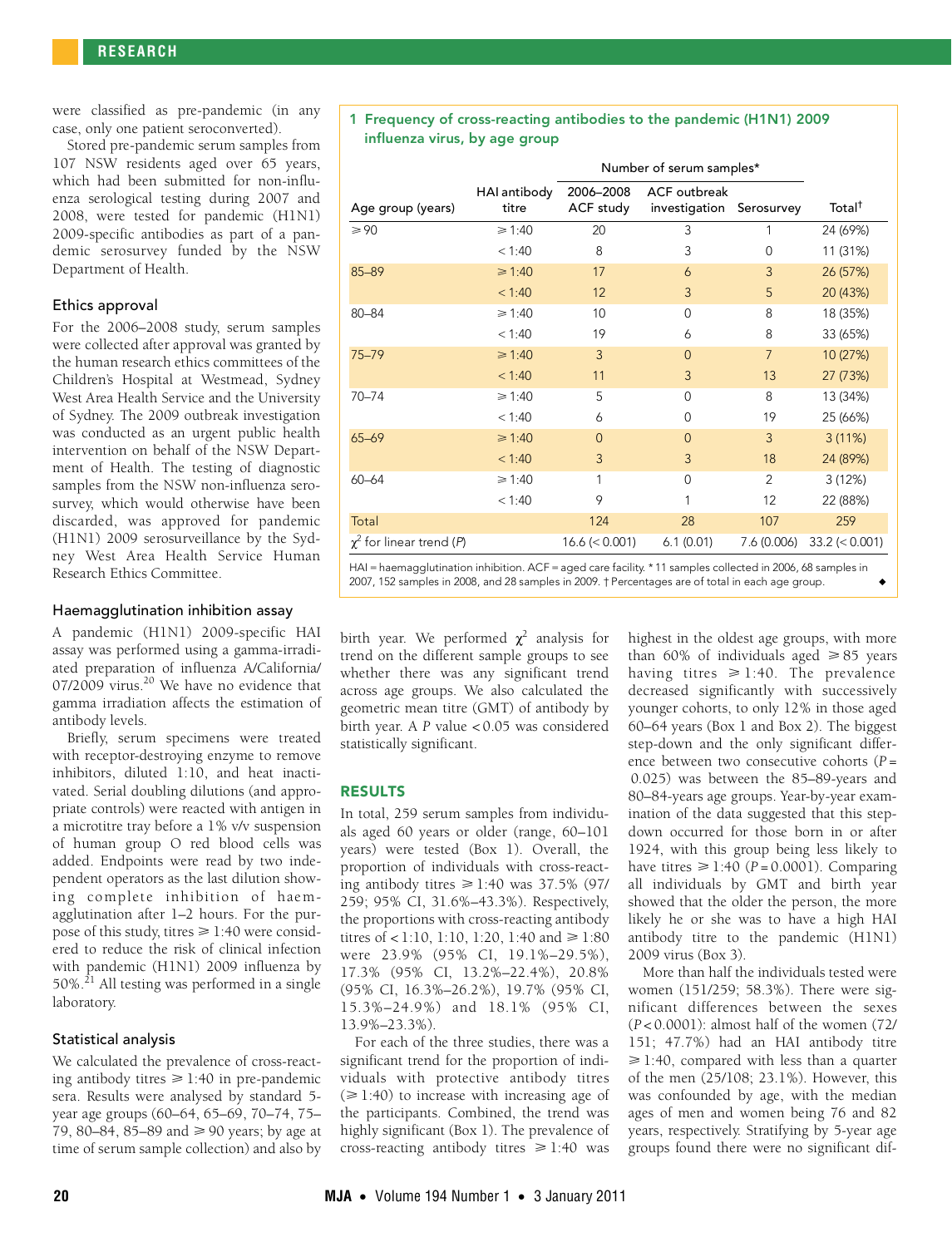# **RESEARCH**







ferences between the sexes, except for those aged 80–84 years, where 50% of women  $(14/28)$  had an HAI antibody titre  $\geq 1:40$ compared with only 17% of men (4/23)  $(P = 0.015)$ . In those aged  $\ge 85$  years, 47% of men (9/19) and 66% of women (41/62) had a titre  $\geq 1:40$  (*P* = 0.14).

# **DISCUSSION**

We found that the highest levels of measurable cross-reacting HAI antibodies to pandemic (H1N1) 2009 influenza were in individuals born in the years before or a few years after the 1918–1919 pandemic. The lower proportions with cross-reacting HAI antibodies in those born from 1925 onward may reflect subsequent antigenic drift in the A(H1N1) virus due to immune pressure, possibly with glycosylation of key HA recep-tor binding sites, in circulating strains.<sup>[3,](#page-3-3)[22](#page-4-7)-[24](#page-4-8)</sup>

The likely first exposure to influenza A virus for almost all individuals born between 1918 and 1957 (aged 52–91 years in 2009) was to an influenza A(H1N1) strain; for those born between 1957 and 1968 (aged 41–52) it was an influenza A(H2N2) strain; and for those born since the last pandemic in 1968 (aged < 41) it was an influenza A(H3N2) strain. The influenza A(H1N1) subtype reappeared in 1977 and co-circulated with A(H3N2) over the subsequent decades but did not replace the dominant A(H3N2) subtype.[25](#page-4-9)

We suggest that the HAI antibody crossreactivity against the pandemic (H1N1) 2009 virus in older individuals is due to prior infection caused by the 1918–1919 A(H1N1) pandemic virus or its immediate descendants, and that this immunity lasts for many decades. Most individuals born before 1925 had cross-reacting antibodies to

the pandemic (H1N1) 2009 virus above the putative protective level. Even though there is a considerable gap in the available influenza viral isolates and HA sequences between the years 1918 and 1933, the estimated evolutionary speed of the virus would be at least 1% of HA1 amino acids showing changes per year. $14$  Seemingly, the mutation rate proceeded at such a pace that viruses circulating from the 1930s were already so different from the 1918 virus that crossimmunity was much reduced, helping to explain the large step-down in cross-protection in those born from the mid 1920s onwards.

Recent studies have shown that the pandemic (H1N1) 2009 HA gene is more closely related phylogenetically to the 1918 A(H1N1) virus and classic swine influenza A(H1N1) viruses than to recent seasonal human influenza A(H1N1) viruses.<sup>3</sup> It is also antigenically similar to the 1918 A(H1N1) pandemic virus in terms of the immunodominant antibody response to HA[.12,](#page-3-10)[13,](#page-3-12)[16](#page-4-0) It seems likely that immunity induced by the 1918 A(H1N1) virus provides cross-protection against the pandemic (H1N1) 2009 virus, as shown by the much lower rates of severe influenza in older age groups during the first pandemic wave. $26,27$  $26,27$ This may or may not be a consequence of "original antigenic sin" (OAS).[28](#page-4-12) The doctrine of OAS states that the first infection with an influenza virus leaves a lifelong immunological imprint, reinforced by later infections with antigenically related strains. Our data showing high HAI antibody levels in those born in the few years before and after the 1918–1919 pandemic make it likely that almost all these people experienced 1918 A(H1N1) virus infection as their first influenza infection.

However, the observation that the older those born before the 1918–1919 pandemic were in 1919, the more frequently seropositive they were (proportions positive: 100% born before 1910, 67% born 1910–1914, and 54% born 1915–1919), suggests that older people may have more immunity due to more exposures to related A(H1N1) strains and does not obviously support the theory of OAS, as older children are more likely to have previously experienced a different seasonal influenza strain. Even so, some children may not experience influenza until school age, so the principle of OAS may still have operated. Perhaps this finding indicates that the HA was still highly immunogenic despite earlier influenza infection. As well, or alternatively, the ability to sur-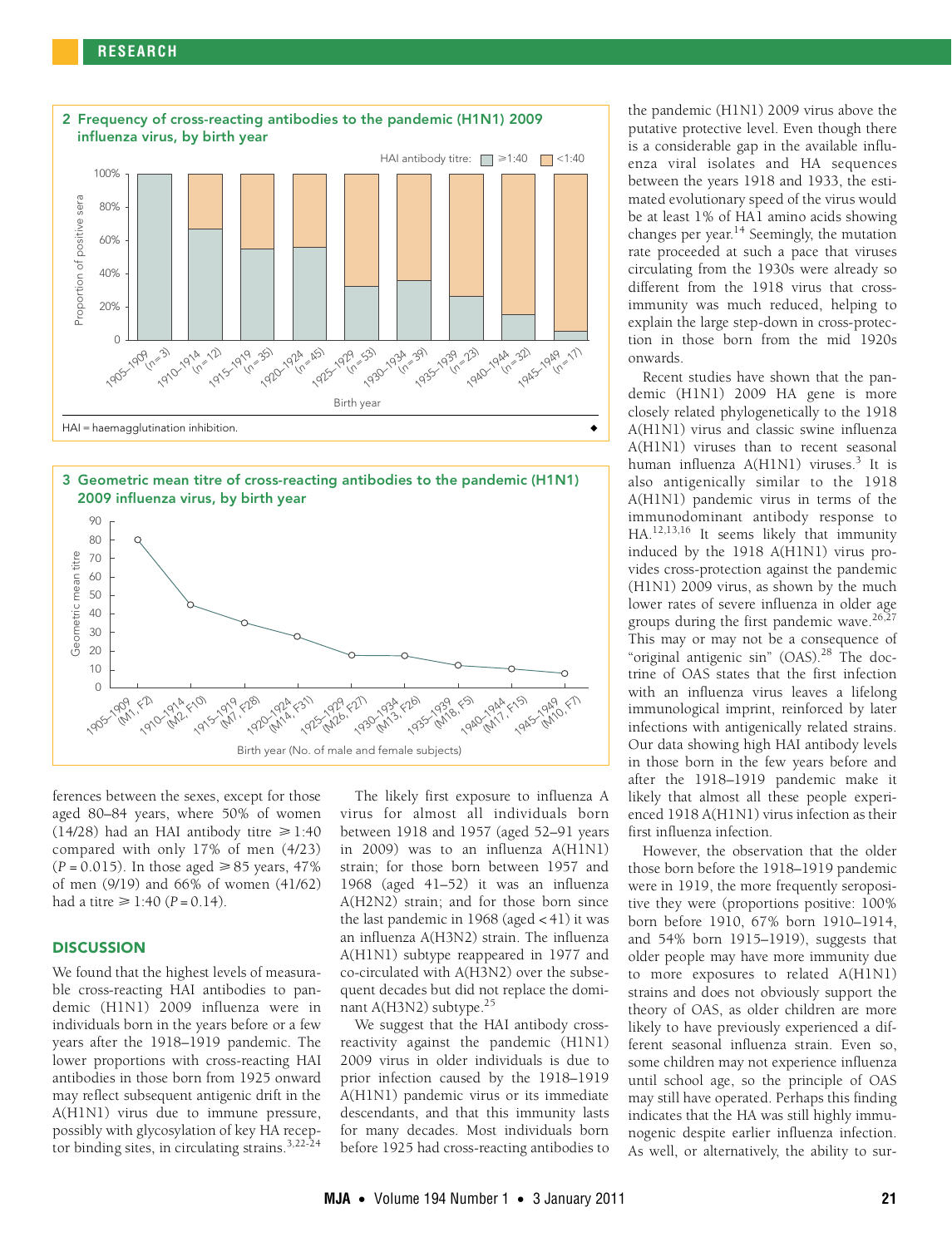vive and mount a strong (probably lifelong) response to pandemic strains may be indicative of broader immunological resilience and higher likelihood of surviving to a great age. The greater level of protection in women (confounded by age, but not entirely) is intriguing and may reflect more intense exposure to children (who transmit influenza) or a sex-specific immunogenicity advantage in women.<sup>29</sup>

In Australia, 42% of people aged 65 years or older had received the monovalent pandemic (H1N1) 2009 vaccine by December 2009, whereas only 14% of adults aged under 65 years had been vaccinated.<sup>30</sup> This is in stark contrast to where the clinical need was and is indicative of the importance of timely serosurveys, irrespective of which strain caused the pandemic.

Our study has several limitations. First, as an opportunistic study, we had to rely on limited sources of pre-pandemic serum samples from older people. Second, we could not collect information on the influenza vaccination history of the subjects, which might be important if there is any crossreaction between the seasonal influenza strains and the pandemic virus. However, previous studies have shown there is little cross-reaction between pandemic (H1N1) 2009-specific HAI antibodies and antibodies to recent seasonal A(H1N1) strains.<sup>[13](#page-3-12),[20](#page-4-5)</sup> Some of our samples were collected during 2006–2008 seasonal influenza outbreak investigations in ACFs. However, all these outbreaks were caused by seasonal influenza A(H3N2) or B, so the possibility of a crossreactive antibody response specific to our HAI test is unlikely (and not observed).

Our deductions are reflected in serological findings of HAI antibodies to pandemic (H1N1) 2009 virus in older individuals from other developed countries.<sup>[12-](#page-3-10)[16](#page-4-0)</sup> Whether this is applicable to less developed countries needs to be determined. Seasonal influenza control and management policies concentrate mainly on high-risk populations, including those aged 65 years or older. Our findings show that pandemic influenza control measures should have focused more on younger adults who were naive to the pandemic virus and at increased risk of severe disease. A second wave may yet occur in southern hemisphere countries, especially as the pandemic (H1N1) 2009 virus displaced other circulating seasonal influenza strains in  $2009$ ,<sup>31</sup> although the combined effects of high disease incidence in 2009 and moderately high vaccine uptake may curtail its impact considerably.

# ACKNOWLEDGEMENTS

The antigen (influenza A/California/07/2009 virus) for HAI testing was kindly provided by the WHO Collaborating Centre for Reference and Research on Influenza, Melbourne. We thank Dr Jeremy McAnulty (Director of Communicable Diseases Branch, NSW Health), Professor Richard Lindley (Professor of Geriatric Medicine, Moran Foundation for Older Australians), all the residents and staff of the ACFs, and laboratory staff at the Centre for Infectious Diseases and Microbiology, Institute of Clinical Pathology and Medical Research. The "Economic and social benefits of treating and preventing influenza in aged care facilities" study in 2006–2008 was jointly funded by the Moran Health Care Group and a linkage grant from the Australian Research Council, together with Sanofi. The NSW Department of Health provided funding to the Centre for Infectious Diseases and Microbiology for the NSW serosurvey.

# COMPETING INTERESTS

Robert Booy has received funding from CSL, Roche, Sanofi, GlaxoSmithKline (GSK) and Wyeth to attend and present at scientific meetings; any funding received is directed to a research account at the Children's Hospital at Westmead. Leon Heron has performed consultancy work for Novartis for which payment was made to the National Centre for Immunisation Research and Surveillance of Vaccine Preventable Diseases. He has had travel expenses covered by GSK and has conducted sponsored research and investigatordriven research with funding from GSK, Wyeth, Merck, CSL, Roche, and Sanofi Pasteur. Raina Mac-Intyre has received honararia from Merck, GSK and Wyeth for participation on pneumococcal and influenza advisory boards, as well as payment of travel expenses to attend advisory board meetings, and funding to her institution from GSK and CSL for investigator-driven research.

#### AUTHOR DETAILS

Robert Booy,\* MD, FRACP, FRCPCH, Professor and Head of Clinical Research<sup>1</sup>

Gulam Khandaker,\* MB BS, MPH, DCH, Clinical Research Fellow<sup>1</sup>

Leon G Heron, MB ChB, FRCPA, FAFPHM, Medical Manager, Vaccine Trials<sup>1</sup> Jiehui Yin, MB BS, MPH(Hons), Research Officer<sup>1</sup>

Bridget Doyle, BAppSci, GradDipEd, Surveillance Officer

Katherine K Tudo, BMedSci, Technical Officer<sup>3</sup> Linda Hueston, BSc, MSc, Principal Scientist<sup>3</sup> Gwendolyn L Gilbert, MD, FRACP, FRCPA, Director

C Raina MacIntyre, MB BS(Hons), PhD, FRACP, Head of School<sup>4</sup>

Dominic E Dwyer, MD, FRACP, FRCPA, Senior Medical Virologist<sup>3</sup>

- \* Equal first authors.
- 1 National Centre for Immunisation Research and Surveillance of Vaccine Preventable Diseases, The Children's Hospital at Westmead, Sydney, NSW.
- 2 Public Health Unit, Greater Southern Area Health Service, Albury, NSW.
- 3 Centre for Infectious Diseases and Microbiology, Institute of Clinical Pathology and Medical Research, Sydney, NSW.
- 4 School of Public Health and Community Medicine, Faculty of Medicine, University of New South Wales, Sydney, NSW.

Correspondence: RobertB2@chw.edu.au

### **REFERENCES**

- <span id="page-3-0"></span>1 Shinde V, Bridges CB, Uyeki TM, et al. Triplereassortant swine influenza A (H1) in humans in the United States, 2005–2009. N Engl J Med 2009; 360: 2616-2625.
- <span id="page-3-1"></span>2 Dawood FS, Jain S, Finelli L, et al; Novel Swine-Origin Influenza A (H1N1) Virus Investigation Team. Emergence of a novel swine-origin influenza A (H1N1) virus in humans. N Engl J Med 2009; 360: 2605-2615.
- <span id="page-3-3"></span>3 Garten RJ, Davis CT, Russell CA, et al. Antigenic and genetic characteristics of swine-origin 2009 A(H1N1) influenza viruses circulating in humans. Science 2009; 325: 197-201.
- <span id="page-3-2"></span>4 Newman AP, Reisdorf E, Beinemann J, et al. Human case of swine influenza A (H1N1) triple reassortant virus infection, Wisconsin. Emerg Infect Dis 2008; 14: 1470-1472.
- <span id="page-3-4"></span>5 Simonsen L, Olson DR, Viboud C, et al. Pandemic influenza and mortality: past evidence and projections for the future. In: Knobler SL, Mack A, Mahmoud A, Lemon SM, editors. The threat of pandemic influenza: are we ready? Workshop summary. Washington, DC: National Academies Press, 2005: 89-114.
- 6 Andreasen V, Viboud C, Simonsen L. Epidemiologic characterization of the 1918 influenza pandemic summer wave in Copenhagen: implications for pandemic control strategies. J Infect Dis 2008; 197: 270-278.
- <span id="page-3-5"></span>7 Taubenberger JK, Morens DM. 1918 Influenza: the mother of all pandemics. Emerg Infect Dis 2006; 12: 15-22.
- <span id="page-3-6"></span>8 Morens DM, Fauci AS. The 1918 influenza pandemic: insights for the 21st century. J Infect Dis 2007; 195: 1018-1028.
- <span id="page-3-7"></span>9 Dowdle WR. Influenza A virus recycling revisited. Bull World Health Organ 1999; 77: 820- 828.
- <span id="page-3-8"></span>10 Bautista E, Chotpitayasunondh T, Gao Z, et al; Writing Committee of the WHO Consultation on Clinical Aspects of Pandemic (H1N1) 2009 Influenza. Clinical aspects of pandemic 2009 influenza A (H1N1) virus infection. N Engl J Med 2010; 362: 1708-1719.
- <span id="page-3-9"></span>11 Girard MP, Tam JS, Assossou OM, Kieny MP. The 2009 A (H1N1) influenza virus pandemic: a review. Vaccine 2010; 28: 4895-4902.
- <span id="page-3-10"></span>12 Miller E, Hoschler K, Hardelid P, et al. Incidence of 2009 pandemic influenza A H1N1 infection in England: a cross-sectional serological study. Lancet 2010; 375: 1100-1108.
- <span id="page-3-12"></span>13 Hancock K, Veguilla V, Lu X, et al. Cross-reactive antibody responses to the 2009 pandemic H1N1 influenza virus. N Engl J Med 2009; 361: 1945-1952.
- <span id="page-3-11"></span>14 Ikonen N, Strengell M, Kinnunen L, et al. High frequency of cross-reacting antibodies against 2009 pandemic influenza A(H1N1) virus among the elderly in Finland. Euro Surveill 2010; 15: pii: 19478.
- 15 Rizzo C, Rota MC, Bella A, et al. Cross-reactive antibody responses to the 2009 A/H1N1v influ-